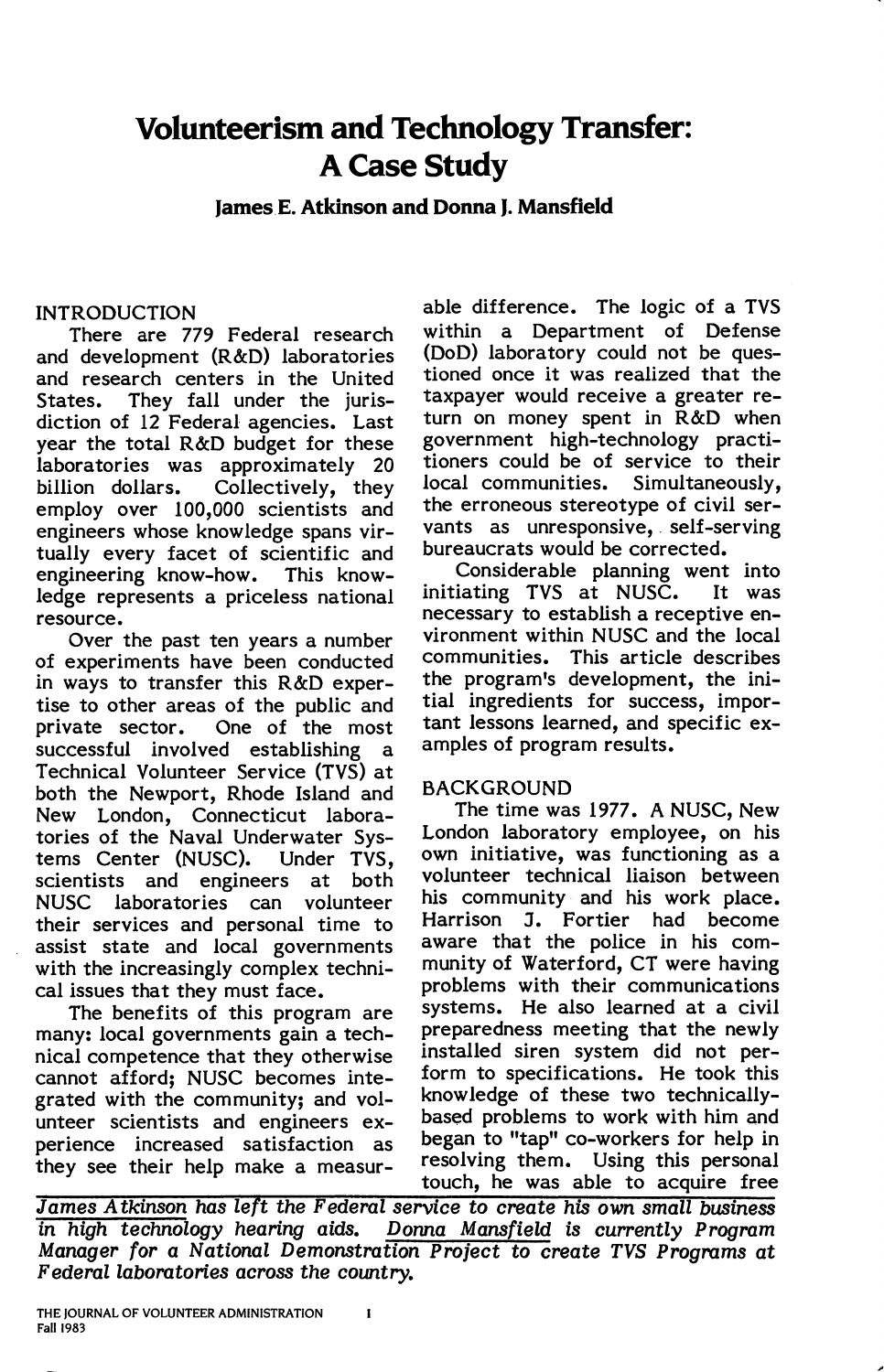sophisticated technical assistance for his local community.

Building on Mr. Fortier's initiative and example, the Office of Special Programs Development at NUSC set out to organize a NUSC-wide Technical Volunteer Service (TVS) that would provide technical assistance to those communities where laboratory employees resided. Four ingredients were vital to the success of this project: (1) the support of NUSC management; (2) finding the right person to coordinate TVS and provide liaison between technical volunteers and the local communities; (3) raising employee awareness and interest in community projects; and (4) raising awareness in the local communities of the assistance they could acquire free from NUSC.

# Laboratory Management Support

Before starting TVS, it was necessary to obtain the support of top management at NUSC. Because of the high visibility of such a program in the local communities and its involvement with public officials, it was important that all parties have a common understanding of the program and the limits of their own authority and responsibility.

Fortunately, NUSC has a long history of successful technology transfer activities, making top management familiar with the concept of technology transfer, its methods, and goals. This made the task of introducing a potentially controversial volunteer technical assistance program easier than might otherwise be expected.

A special briefing was held for the NUSC Comptroller, since technology transfer was in his department, to outline the goals and objectives of TVS. At that briefing, guidelines were established to protect NUSC's public image: the volunteer effort should not be a drain on NUSC's mission-related work; an informal reference system should be established to ensure the technical credentials of volunteers; and the

volunteer effort was not to compete with private industry.

# Finding the Right Person

The single most important ingredient for success was finding a person (Community Liaison Coordinator) who could serve as liaison between the technical people at NUSC and local government officials. Not an easy task. The position demanded sensitivity, a knowledge of local governments, and the ability to comprehend the technical aspects of a problem. It also required the ability to motivate technical people by pointing out how their unique skills could be applied outside NUSC.

In a very real sense, the Coordinator would act as a liaison between two very different environments, each with its own history, problems, resources, and "language." The NUSC staff consists of engineers, scientists, technicians, and support staff who are used to working with very sophisticated technology and employ a technical jargon that can be intimidating or unintelligible to an outsider. Local governments, on the other hand, have few technicallytrained people, lower level technology requirements, little money, and speak a political-sociologicalfinancial language that is alien to most scientists. The TVS coordinator had to interface with both these worlds.

What type of person could best interact with these two different groups? After careful thought, it was decided that the Coordinator need not be a technically-trained person (an engineer or scientist). The person would work in an office with technical support people whose years of experience and personal familiarity would help develop a linkage with the technical experts in NUSC. However, because there was little in-house familiarity with the workings of local governments, it was reasonable to select a person with a strong background in business, community affairs, and human relations.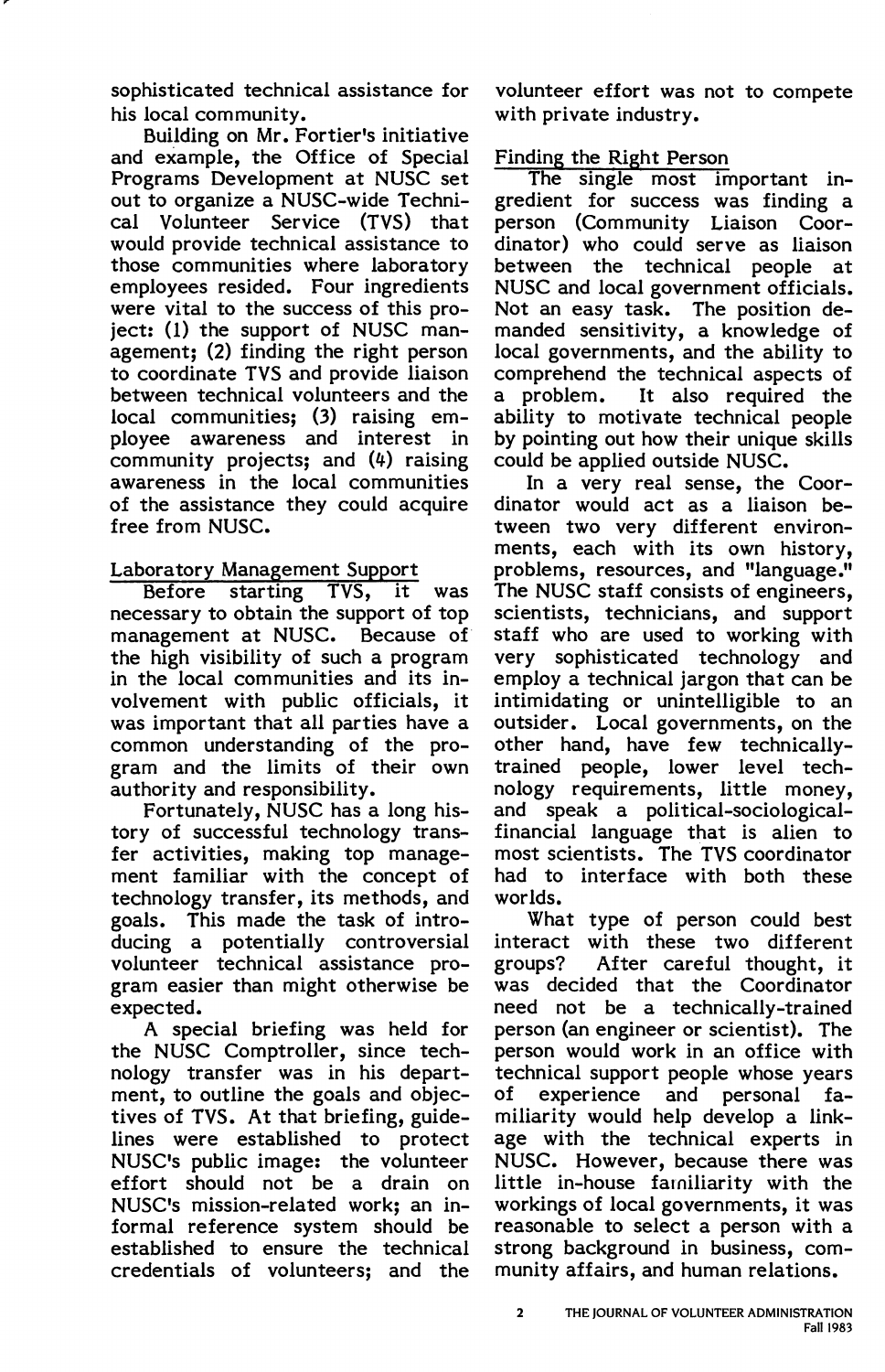After searching for almost a year, such a person was found and hired. She is educated in the fields of psychology, business and social work, and is experienced in marketing and community organization. In addition, she had over 15 years experience in the local volunteer and community service arena. Within a few months, after becoming familiar with NUSC, its employees, and the goals of technology transfer, the Coordinator initiated a plan for TVS. In addition to the constraints suggested by the NUSC Comptroller, this plan was always considered within the framework of one imperative--that user demand always be balanced with current capacity.

# Raising NUSC Awareness and Interest

Technology transfer was not a new concept to most NUSC employees since the Office of Special Programs Development has been in operation since the early 1970's. What was new was the idea that NUSC technology could be beneficial to the communities right outside NUSC's gates.

Over a three-month period, to (1) educate NUSC employees about the goals of TVS and (2) indicate how the military work they do every day might serve useful nonmilitary purposes, intensive use was made of NUSCOPE (a biweekly in-house newspaper) and the NUSC weekly bulletins. Articles documented the type of volunteer projects already underway in one community and discussed highly technical areas where technology transfer did work, such as an employee-designed liquid level sensor for blind persons. The device lets the blind know when their coffee cup is full without having to stick a finger in the cup. Another highly technical area involved the use of finite-stateanalysis in modeling human tissue. This was useful in determining the effects of radiation and heat in cancer treatment. The employee publication articles, however, also

highlighted lower technology projects such as a systems analysis of the<br>reporting methods for a local reporting methods for a local women's center and a schedule for a local police department to assure the presence of a supervisor on every shift.

The weekly NUSC bulletins carried notices on the initiation of TVS and the announcement that survey forms would be available to NUSC employees to determine their interest informing a TVS. The form was designed and reviewed by people on the technology transfer staff, as well as those experienced in local government. This ensured that it included information that was useful to the Office of Special Programs Development, to municipal requestors, and to the person who would coordinate volunteer activities. Simplicity was a prerequisite. Federal employees are already exposed to too many complicated forms, and might reject responding to a survey if the form is too complex.

A second key feature of the form was its focus on hobbies and special interests of the respondents. Experience has proven that this information was fundamental to later success. The combined knowledge of a volunteer's education, special interests and hobbies, as well as his or her actual job experience, allowed the selection of NUSC's best qualified volunteer for each project. This survey was mailed to all hands with a cover letter suggesting areas of technology where volunteers might be needed.

The first week after the survey was mailed, 181 forms (out of a 3000 employee population) were returned to the Office of Special Programs Development, indicating a surprising level of employee interest. The volunteer pool was made up of engineers, technicians, secretaries, computer scientists, and physicists. Currently TVS membership has increased to 350 in-house volunteers, with an additional 60 NUSC retirees forming an adjunct branch called TVS-Retired (see section on Recent Developments).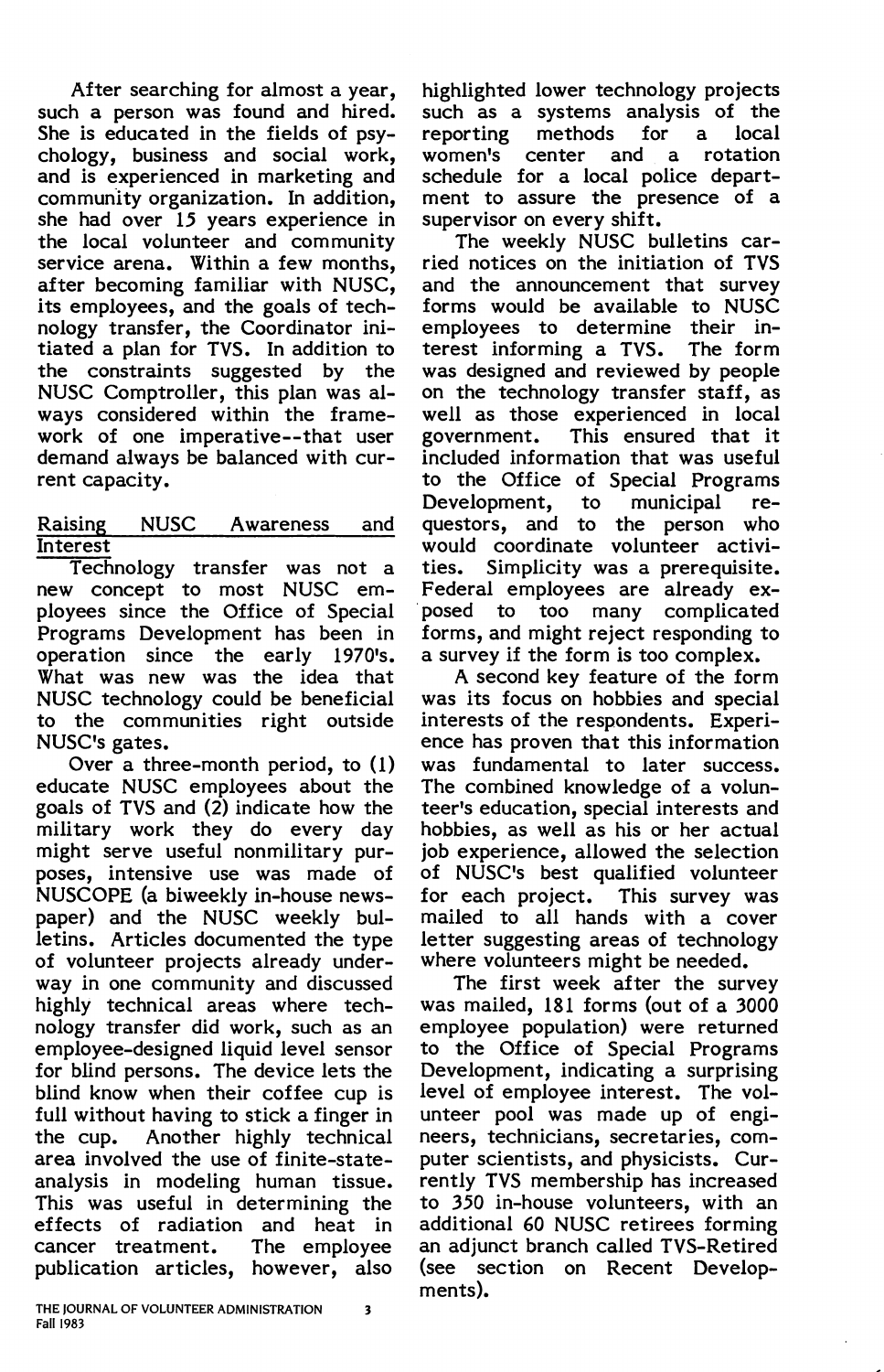So well known is TVS now that the Coordinator can call on almost anyone at NUSC to ask for help if the proper skill cannot be found on the NUSC roster of volunteers.

When TVS was officially launched in August 1978, it was decided that volunteers would receive regular written updates on the program's activities. Such updates advised who volunteered for what projects; it also reassured those who had not yet been called upon that the program was alive and current. In addition, it educated volunteers to the type of help being provided in local communities. Sometimes publication of such information spurred similar projects in another community, or caused an exchange of ideas between volunteers assigned to a similar task in different communities.

These updates have evolved into a full-fledged monthly newsletter that is now mailed to all in-house volunteers, NUSC department heads, retirees, local librarians, several levels of municipal officials in the towns surrounding NUSC's two laboratories, other Federal laboratories, and anyone else who requests copies. The newsletter informs the municipal officials about the variety of expertise available at NUSC and highlights new products with potential for municipal application that emerge from Federal R&D.

NUSCOPE, the regular in-house newspaper used to introduce TVS to NUSC, is used periodically now to discuss a particularly innovative project, to provide an in-depth outline of a particular community need, or to give extra visibility to volunteers for outstanding work they perform.

### Raising Awareness in Local Communities

In August 1978, a letter was mailed by the Community Liaison Coordinator at NUSC to each mayor, city manager, and first selectmen in Connecticut, Rhode Island and the area of Massachusetts closest to NUSC. The letter announced the

formation of the TVS at NUSC and invited local officials to phone the Coordinator if they needed technical assistance. The municipal leagues in each of these states (the Connecticut Conference of Municipalities, Rhode Island League of Cities and Towns, and Massachusetts Municipal League) shared their mailing lists, publicized· the program in their newsletters, and helped coordinate requests for technical assistance.<br>The original

The original letter generated enough requests to warrant the program. Although only a few requests came in at first, as word spread and successes were added, this number increased until now there is a constant stream of about four requests per week.

#### . HOW THE TECHNICAL VOLUNTEER **PROGRAM WORKS**

The Community Liaison Coordinator serves as the link between TVS at NUSC and the local communities. Requests for TVS assistance are received from mayors, city managers, administrative aides, municipal department heads, local nonprofit agencies, and small businesses. They are asked to state their problem in enough detail to ascertain which technical specialty is required.

During initial discussions with the requestor, the Coordinator determines whether the project would be in competition with the business sector. If TVS would not be competing with the private sector, if the project is within NUSC's expertise, and if it is of sufficiently short duration, it can be accepted for consideration. Projects that, for example, seek to replace the town engineer or a consulting contract are rejected. If the organization has funds to pay a consultant, if the project is an engineering study, or clearly falls into a small business service category, a project is rejected as a volunteer task. If a Technical Volunteer works with a small business requestor, it is with the understanding that information provided is not proprietary; it can be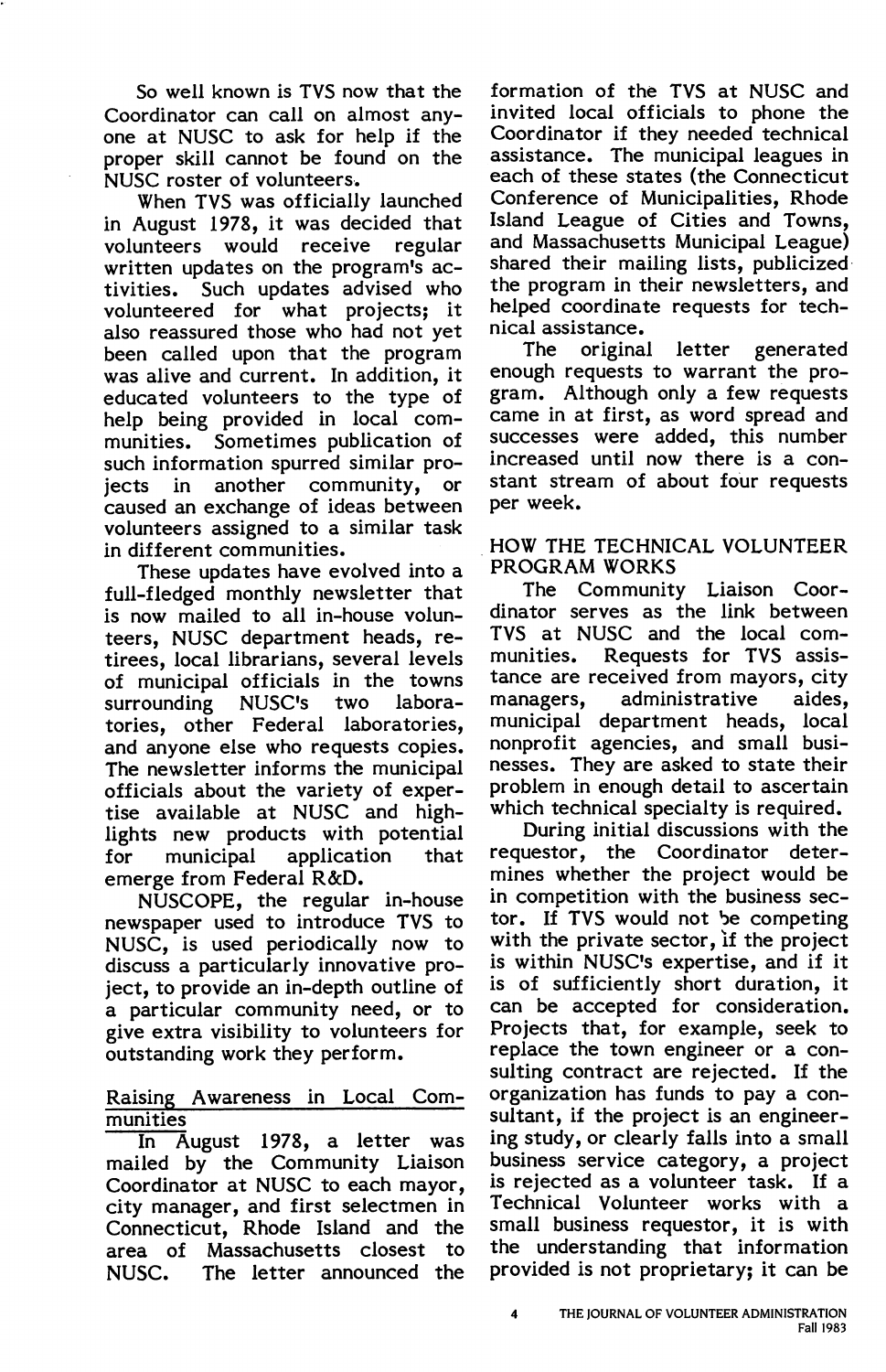passed on to other businesses as well. The role of a TVS is to add a technical dimension to local planning and decision making, not to eliminate the need for technical professionals.

Without promising a solution, the requestor of TVS services is told that NUSC's volunteer resources will be checked. If such a check turns up a qualified volunteer, that volunteer is asked to make a more technical assessment of the problem, again without the promise of help. The volunteer then reports back to the Coordinator. Between them, they discuss the requirements of the project, volunteer suitability to the task, and whether the volunteer's work schedule will accommodate a volunteer project. (NUSC employees work a Flex-Time schedule and are expected to make up any time spent during normal working hours on volunteer efforts. They are also expected to check with their supervisor before accepting responsibility for any project.)

If everyone agrees to the time and technical requirements of the task, the volunteer is given the responsibility to carry out the assignment. A record of the assignment is contained in the NUSC Technical Request form. When the project is completed, this form must be returned to the Coordinator. Its arrival signals that the requestor should be notified of the proper channel for sending a letter of appreciation. This letter is directed to NUSC's Commanding Officer who adds his own words of appreciation, sends a copy to the in-house newspaper for publication, forwards the letter to the volunteer, and submits a copy to the NUSC Personnel Office for inclusion in the volunteer's personnel jacket.

Certain details are accomplished behind the scenes. If a previously untapped volunteer is selected, the Community Liaison Coordinator checks with the person's supervisor for references as to technical competence, communication skills, character, etc.

On a few occasions, it was determined that the TVS could be of assistance to a local community within the guidelines previously cited but the time requirements made it too lengthy to qualify as a volunteer project. In these few cases, a contract for services was drawn up and the municipality paid NUSC for the help received.

# RESULTS

In almost four years of operation, TVS has completed hundreds of projects in the three-state region. Here are examples of how this program helps in very practical ways:

An engineer responded to the request of an assistant manager to evaluate whether a siren company, the only bidder for a citywide system, produced a product that fulfilled their requirements. *It* was found to be adequate.

A public works director was considering the purchase of some very expensive, high technology leak location equipment (for<br>buried pipes). He was unsure He was unsure about the performance quality of the equipment and whether his nontechnical staff could be trained to use it. A TVS retiree attended the vendor presentation, asked clarifying questions, ensured that the product performed as advertised, and will help train town employees in its use. (He was even offered a job by the vendor, which he did not accept.)

Another town's administrative aide was requested to draw *up*  specifications for a new public address system. However, the meeting room where the equipment was to be located had unsatisfactory acoustics. He sought recommendations to solve the acoustic problems. Next, a NUSC technician volunteered to compile a list of necessary components for the new system.

The NUSC Energy Coordinator, recently returned from a threeyear Intergovernmental Personnel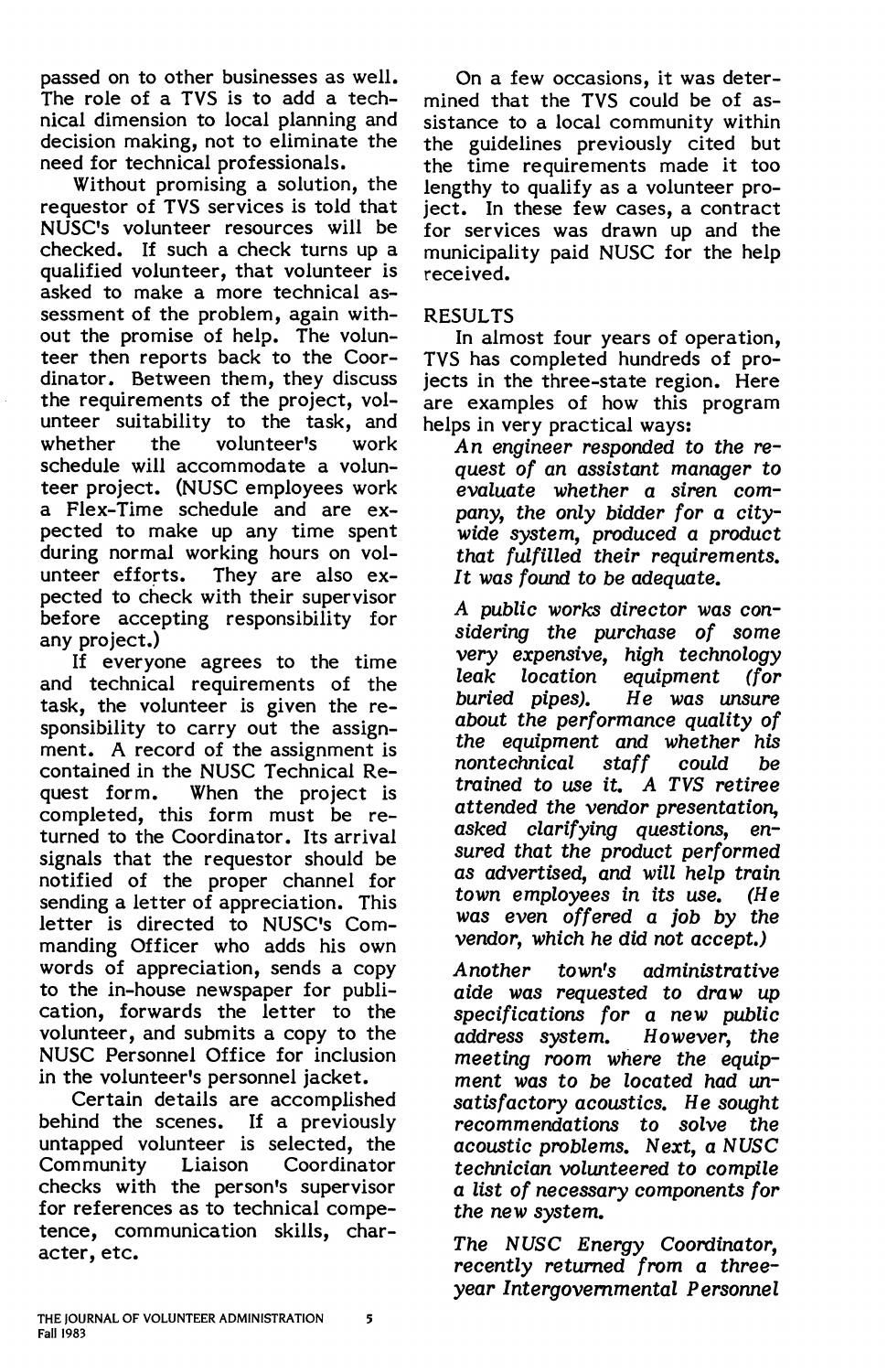Act assignment to the Rhode Island Govemor's Energy Office, trained NUSC retirees at both Laboratories to do lighting audits for energy conservation purposes. They plan to use their expertise to audit municipal buildings within their home communities free of charge. They could also add to their income by doing lighting audits for corporations.

#### Unexpected Rewards

There were a number of unexpected results in the program. The small community focus of this program serves as its best advertisement. Often an employee brings a problem to the attention of the Volunteer Coordinator rather than vice versa. Employees, aware that help is available, work to ensure that their hometown gets every possible technical benefit from the program.

Another plus for the program is an improvement in NUSC's public image. Before TVS' inception, NUSC carried a mysterious think-tank label. Because this program allows employees to interact with the community officials on a person-toperson basis, the citizenry is now aware that NUSC employs a technician who is a whiz at sound amplification, a management analyst who can encourage a nonprofit agency's Board of Directors to get actively involved in operations rather than serve only in an advisory capacity, and a computer scientist who returned to his alma mater to help his former teacher implement an administrative computer package. Because of such steady interaction through TVS between NUSC employees and municipal officials, there has been an increased respect and understanding of each other's expertise and problems.

The monthly newsletter has also become a serious instrument of technology transfer. It allows people who have technical experience to learn about recent research results. They can then apply those results to new areas. For example, the newsletter listed a new paint developed at a Maryland Navy Laboratory. This paint kills marine organisms that destroy wood. A lobster fisherman called asking if the paint might solve the problem of lobster pot destruction during certain seasonal cy-The lobsterman was put in touch with the Navy researcher to explore the possibilities. The paint was not appropriate, but the researchers made several alternative suggestions for solving the problem.

As another example of this same process, a NUSC retiree called for more information on a new mosquito<br>eradication product. It seems his eradication product. community has severe infestation problems. With readers attuned to the research world acting on behalf of their own community, the transfer of research results from laboratory to the private sector seems to happen naturally.

In summary, TVS encourages a broader range of technology transfer than originally supposed. It also establishes solid community networks on which future liaisons with the private sector can be built.

### RECENT DEVELOPMENTS Retirees

In March of 1980, the decision was made to add NUSC retirees to the pool of volunteers. It was hoped they might be able to handle projects that, while appropriate to volunteer effort and NUSC's area of expertise, were too time consuming for regular TVS volunteers.

This move added additional strength and impetus to the program. The method of soliciting technical problems differs slightly with the retired group. A monthly meeting is held by them on a rotating basis, at various town halls around the region. This enables town officials and department heads to meet directly with the retirees, become familiar with their abilities, and discuss potential problems at length.

A system has been established to assure that TVS retirees have access to laboratory resources, the library, equipment, and personnel. This ac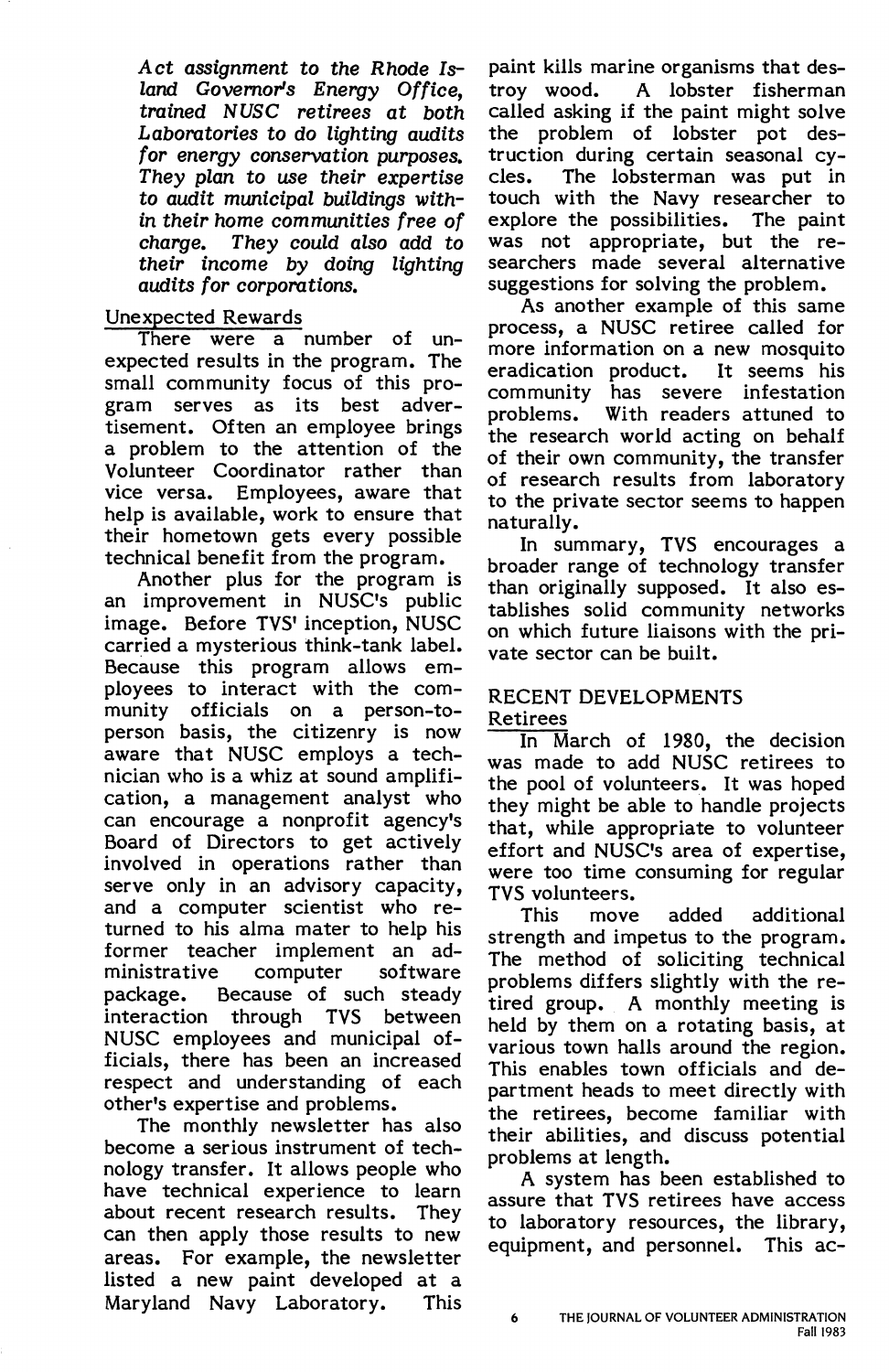cess to the latest ideas and equipment, coupled with the volunteers' years of experience and personal acquaintance with NUSC, constitutes a very rich resource that increases the value of the TVS to local communities.

In October 1982, the Administration on Aging funded a national demonstration project to create TVS programs with retirees at selected laboratories across the country. At<br>this writing, operational services operational services exist at Lawrence Livermore Laboratory (Livermore, California), Naval<br>Air Development Center (War-Development minster, Pennsylvania) and David Taylor Naval Ship R & D Center in Carderock and Annapolis, Maryland. Technically trained retirees from the community are encouraged to join laboratory retirees in these new programs. Such unification provides not only the opportunity for meaningful volunteer placements but aids the community through better incorporation of new R & D results.

# Corporate Volunteer Councils

TVS has also formed a link between Federal laboratories and the Corporate Volunteer Council (CVC), which actively encourages their own employee involvement programs. Occasionally, NUSC's TVS joins with CVC in joint community projects. As the CVC network expands, there will be more opportunities for other Federal laboratories to join local CVC councils. The creation of these local resource networks will serve to increase the resources and number of volunteers available toward the solving of community problems.

# CONCLUSIONS

TVS works well at NUSC for a number of reasons, some of which are peculiar to NUSC and its environment. It is important to recognize that each Federal laboratory is unique in terms of location, area of expertise, parent agency and, most importantly, its management and employees. The beauty of a volunteer

program is that these differences can be accommodated. An effective program at each laboratory would recognize the constraints and needs of that<br>laboratory and its nearby comlaboratory and munities. This is being demonstrated as new ideas for Technical Volunteer<br>programs emerge. They are based programs emerge. upon the success of the NUSC model. However, each proposed idea is uniquely appropriate to its own environment.

Lawrence Livermore Laboratory is interested in using retirees to help the small business community. The Naval Air Development Center wants to use a group of Technical Volunteers-Retired to explore new product development as well as provide muni-<br>cipal service. In the Washington, In the Washington, D.C. area, two laboratories want to explore the feasibility of establishing a shared Skills Bank that will address<br>local problems. Each laboratory local problems. takes the concept and forms a program that is in keeping with its expertise and with local community problems.

Technical volunteers are a valuable source of talent. A program like the one at NUSC clearly demonstrates the national potential for applying such talent. Still largely untapped, this resource is bought and paid for by our own tax dollars. A TVS is one suggestion to obtain a better return on that investment.

Nearly thirty laboratories have expressed interest in a TVS program. It is anticipated that the program will be institutionalized at a growing number of the previously mentioned 779 Federal laboratories providing new jobs as well as new opportunities to put the technical skills of Americans, young and old, to use in new ways that promote efficiency, productivity and new businesses.

The original NUSC Technical Volunteer Program was one of 70 finalists under consideration for one of President Reagan's ten Outstanding National Volunteer Program Awards. As measured by service to the community, acceptance by laboratory